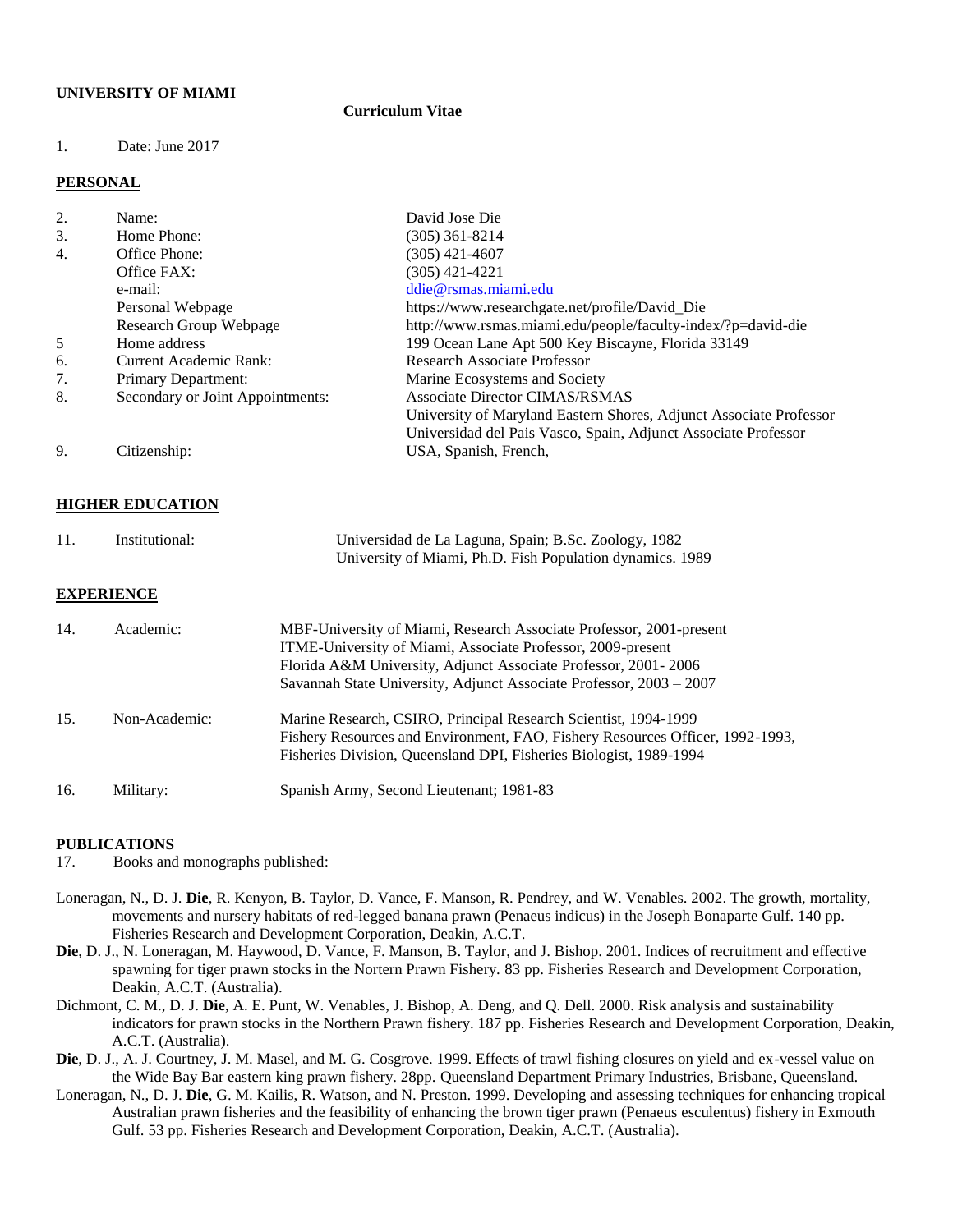**Die**, D. J., and J. Bishop. 1998. Catch and effort analysis for the Northern Prawn Fishery. 24 pp. CSIRO, Hobart, Tasmania.

- Wang, Y. G., N. Ellis, D. J. **Die**, M. D. E. Haywood, and M. R. Thomas. 1998. Estimation of population parameters for Australian prawn fisheries. 99 pp. Fisheries Research and Development Corporation, Deakin, A.C.T. (Australia).
- Poiner, I. R., J. Opnai, S. J. M. Blaber, D. M. Dennis, D. J. **Die**, B. Kare, R. Lari, P. Lokani, B. Long, D. A. Milton, C. R. Pitcher, P. K. Polon, T. Skewes, and D. Vance. 1997. Fisheries resource management in western and gulf provinces of Papua New Guinea NFA/CSIRO final report to ACIAR, 1996-1998. CSIRO.
- Coppola, S. R., L. Garibaldi, and D. J. **Die**. 1994. POPDYN: population dynamics database. FAO Computerised Information Series, Fisheries, 7. 30pp. FAO, Rome, Italy.
- Courtney, A. T., J. M. Masel, and D. J. **Die**. 1991. An evaluation of the recently imposed seasonal closures in the Moreton Bay prawn fishery. Queensland Department Primary Industries, Brisbane, Queensland.
- **Die**, D. J. 1989. Analysis of a size-age stratified population under a multigear fishery operation: The European hake fishery of Northwest Africa. 240pp. University of Miami.

18. Juried or refereed journal articles and exhibitions:

- Forrestal FC, McDonald MD, Burress G and **Die** D.J. 2017. Reflex impairment and physiology as predictors of delayed mortality in recreationally caught yellowtail snapper (Ocyurus chrysurus). *Conservation Physiology* 5: 1-12.
- Pons, M., Arocha F., Domingo A., **Die** D.J., Brazeiro A. and Hazin F.H. 2016 *.* Potential use of anal fin spines for assessing age and growth of longbill spearfish, Tetrapturus pfluegeri, in the western Atlantic Ocean. *Bulletin of Marine Science* 92: 385-398.
- Saul S. and **Die** D.J. 2016. Modeling the Decision-Making Behavior of Fishers in the Reef Fish Fishery on the West Coast of Florida. *Human Dimensions in Wildlife* 21: 567-586*.*
- Council, E. and **Die** D.J. 2015*.* The Relative Importance of Subpopulation Connectivity and the Age Distribution of Mortality in Exploited Marine Fish Populations. *Ecological modelling* 312: 247-255.
- Phillips, K., Mansfield K., **Die** D.J. and Addison D. 2014. Survival and remigration probabilities for loggerhead turtles (Caretta caretta) nesting in the eastern Gulf of Mexico. *Marine Biology* 161: *245-252.*
- Braccini, JM, Troynikov VS, Courtney AJ, **Die** DJ, Prosser A and Montgomery SS. 2013. Stochastic growth of the eastern king prawn (melicertus plebejus (Hess, 1865)) harvested off eastern Australia. *Crustaceana* 86: 651-660.
- Saul, SE Walter III J, **Die** DJ ,Naar DF and Donahue BT. 2013*.* Modeling the Spatial Distribution of Commercially Important Reef Fish on the West Florida Shelf. *Fisheries Research* 143: 12-20.
- Saul S.E., **Die** DJ., Brooks EN. and Burns K. 2012. An individual-based homing model of ontogenetic migration in reef fish using a biased random walk. *Trans. Am. Fish. Soc*. 141: 1439-1452
- Forrestal F, Coll M, **Die** DJ, and Christensen V. 2012. Ecosystem effects of Bluefin Tuna (Thunnus thynnus thynnus) aquaculture in the North-Western Mediterranean Sea. Marine Ecology Progress Series 456: 215–231.
- Collette,BB, KE Carpenter, BA Polidoro, MJ Juan-Jordá, A Boustany, DJ **Die**, (and 15 others). 2011. High Value and Long Life— Double Jeopardy for Tunas and Billfishes. *Science* 333: 292-293.
- Kleisner KM., JF. Walter, III, SL. Diamond and DJ. **Die.** 2010. Modeling the spatial autocorrelation of pelagic fish abundance. *Marine Ecology Progress Series* 411: 203-213.
- Brinson, A. **Die** D.J., Bannerman P. and Diatta, Y. 2009. Socioeconomic performance of West African fleets that target Atlantic billfish. *Fisheries Research* 99: 55-62*[.](http://www.scirus.com/srsapp/sciruslink?src=sd&url=http%3A%2F%2Fwww.sciencedirect.com%2Fscience%3F_ob%3DGatewayURL%26_origin%3DScienceSearch%26_method%3DcitationSearch%26_piikey%3DS0165783609001040%26_version%3D1%26_returnURL%3Dhttp%253A%252F%252Fwww.sciru)*
- Montgomery, S.S., A. Courtney, C. Blount, D.J. **Die**, M. Cosgrove and J. Stewart. 2007. Patterns in the distribution and abundance of female eastern king prawns, Melicertus plebejus (Hess, 1865), capable of spawning and egg production in waters off eastern Australia . *Fisheries Research* 88: 80-87
- Brinson, A., A. Alcalá, D. J. **Die**, and M. Shivlani. 2006. Contrasting socioeconomic indicators for two fisheries that target Atlantic Billfish: Southeast Florida recreational charter boats and Venezuelan artisanal gill-netters. *Bulletin of Marine Science* 79:635- 645.
- Brown, S. K., M. Shivlani, D. J. **Die**, D. B. Sampson, and T. A. Ting. 2006. The Center for Independent Experts: The National External Peer Review Program of NOAA's National Marine Fisheries Service. *Fisheries* 31:590-600.
- **Die**, D. J. 2006. Are Atlantic marlins overfished or endangered? Some reasons why we may not be able to tell. *Bulletin of Marine Science* 79:529-544.
- Drew, K., D. J. **Die**, and F. Arocha. 2006. Challenges of ageing billfish: understanding vascularization of fin spines in white marlin (Tetrapturus albidus). *Bulletin of Marine Science* 79:847-852[.](http://cufer.rsmas.miami.edu/wordpress/wp-content/uploads/2007/05/p40.pdf)
- Deng, R., C. Dichmont, D. Milton, M. Haywood, D. Vance, N. Hall, and Die D.J. 2005. Can VMS data also be used to study trawling intensity and population depletion? The example of Australiaメs northern prawn fishery. *Can. J. Fish. Aquat. Sci.* 62:611-622.
- Ye, Y., N. Loneragan, D. J. **Die**, R. Watson, and B. Harch. 2005. Bioeconomic modelling and risk assessment of tiger prawn (Penaeus esculentus) stock enhancement in Exmouth Gulf, Australia. *Fisheries Research* 73:231-249[.](http://cufer.rsmas.miami.edu/wordpress/wp-content/uploads/2007/05/p35.pdf)
- Kell, L. T., D. J. **Die**, V. R. Restrepo, J. M. Fromentin, V. Ortiz de Zarate, and P. P. 2003. An Evaluation Of Management Strategies For Atlantic tuna Stocks. *Scientia Marina* 67:353-370.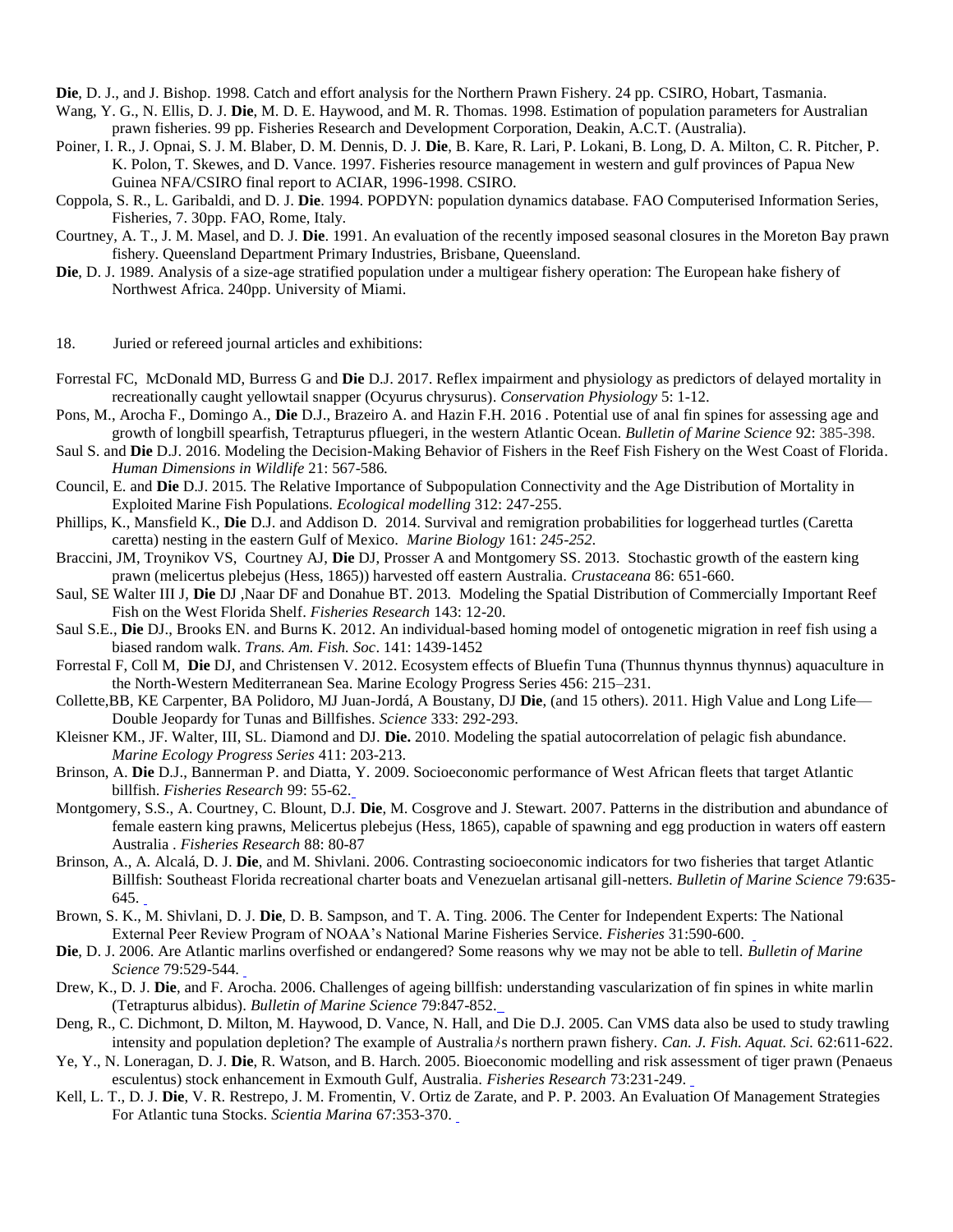- Crocos, P. J., Y. Park, D. J. **Die**, K. Warburton, and F. Manson. 2001. Reproductive dynamics of endeavour prawns, Metapenaeus endeavouri and M. ensis, in Albatross Bay, Gulf of Carpentaria, Australia. *Marine Biology* 138:63-75[.](http://cufer.rsmas.miami.edu/wordpress/wp-content/uploads/2007/05/p27.pdf)
- Manson, F., and D. J. **Die**. 2001. Incorporating commercial fishery information in the design of Marine Protected Areas. *Ocean and coastal management* 44:571-530.
- Courtney, A. C., D. J. **Die**, and M. Cosgrove. 2001. Population dynamics of scyllarid lobsters of the genus Thenus spp. on the Queensland (Australia) east coast. I. assessing the effects of tagging. *Fisheries Research* 53:251-26[1](http://cufer.rsmas.miami.edu/wordpress/wp-content/uploads/2007/05/p32.pdf)
- Bishop, J., D. J. **Die**, and Y. Wang. 2000. Using generalised estimating equations to assess increases in fishing power caused by changes in vessel technology. *Australia New Zealand Journal of Statistics* 42:901-919.
- **Die**, D. J., and N. Ellis. 1999. Banana prawns (Penaeus merguiensis) aggregation dynamics in the Northern Prawn Fishery. *Marine and Freshwater Research* 50:667-675.
- O'Neill, M. F., D. J. **Die**, B. R. Taylor, and M. J. Faddy. 1999. Accuracy of at sea size grading of tiger prawns in the Australian Northern prawn Fishery. *Fishery Bulletin* (US) 97(2):396-401.
- Condie, S.A. N. R. Loneragan, and D. J. **Die**. 1999. Modelling the recruitment of tiger prawn larvae (Penaeus esculentus and P. esculentus) to nursery grounds in the Gulf of Carpentaria northern Australia: implications for assessing stock recruitment relationships. *Marine Ecology Progress Series*178: 55 68
- Milton, D. A., D. J. **Die**, and S. Swales. 1998. Selectivity for barramundi (Lates calcarifer) in the Fly River, Papua New Guinea: implications for managing gillnet fisheries on protandrous hermaphrodite fishes. *Marine and Freshwater Research* 49:499- 50[6](http://cufer.rsmas.miami.edu/wordpress/wp-content/uploads/2007/05/p20.pdf)
- **Die**, D. J., and J. F. Caddy. 1998. A reply to Kesteven. *Fishery Research* 34: 316-317.
- Robins, C.M.; Wang, Y.; **Die**, D. J. 1998. The impact of global positioning systems and plotters on fishing power in the Northern Prawn Fishery, Australia. *Can. J. Fish. Aquat. Sci.* 55: 1645-1651[.](http://cufer.rsmas.miami.edu/wordpress/wp-content/uploads/2007/05/p21.pdf)
- **Die**, D. J., and J. F. Caddy. 1997. Estimating sustainable yield from biomass: what are the appropriate approaches for tropical species with high values of M? *Fishery Research* 32:69-79.
- Courtney, A. J., D. J. **Die**, and J. G. McGilvray. 1996. Lunar periodicity in catch rate and reproductive condition of adult eastern king prawns, Penaeus plebejus, in coastal waters of south-eastern Queensland, Australia. *Marine and Freshwater Research* 47:67- 76.
- Wang, Y., and D. J. **Die**. 1996. Stock-recruitment relationships of the tiger prawns (Penaeus esculentus and Penaeus semisulcatus) in the Australian Northern Prawn Fishery. *Marine and Freshwater Research* 47:87-95[.](http://cufer.rsmas.miami.edu/wordpress/wp-content/uploads/2007/05/p17.pdf)
- Courtney, A. J., J. M. Masel, and D. J. **Die**. 1995 -a. Temporal and spatial patterns in recruitment dynamics of three penaeid prawns in Moreton Bay, Queensland, Australia. E*stuarine and Coastal Shelf Science* 41:377-392.
- Courtney, A. J., S. S. Montgomery, D. J. **Die**, N. L. Andrew, M. Cosgrove, and C. Blount. 1995 -b. Maturation in the female eastern king prawn, from coastal waters of eastern Australia and considerations for quantifying egg production in penaeid prawn populations. *Marine Biology* 122:547-556.
- Die, D. J., J. G. McGilvray, A. J. Courtney, and M. G. Cosgrove. 1995. A quantitative method for staging penaeid prawn ovaries using image analysis. *Invertebrate Reproduction and Dev.* 28:177-183.
- Courtney, A. J., D. J. **Die**, and M. J. Holmes. 1994. Discriminating populations of the Eastern King Prawn, Penaeus plebejus, from different estuaries using ICP-MS Trace Element Analysis. *Atomic Spectroscopy* 15:1-6.
- Watson, R. A., D. J. **Die**, and V. R. Restrepo. 1993. Closed seasons and tropical penaeid fisheries: a simulation including fleet dynamics and uncertainty. *N. Am. J. Fish Man.* 13:326-336.
- **Die**, D. J., and R. A. Watson. 1992. A per-recruit simulation model for evaluating spatial closures in an Australian penaeid fishery. *Aquatic Living Resources* 5:145-153.
- **Die** D. J. 1992. Tagging data distributions and the estimation of growth in penaeids. In: Hancock, D.A. (Ed.). The measurement of age and growth in fish and shelfish. *Bureau of Rural Resources Proc.,* 12: 145 156.
- **Die** D. J. 1992. Utility per recruit modelling: a forgotten alternative for the evaluation of minimum size regulations. In: Hancock, D.A. (Ed.). Legal sizes and their use in fisheries management. *Bureau of Rural Resources Proc.*, 13: 99 101.
- **Die** D.J. 1992. The concept of absolute age in penaeids. In: Hancock, D.A. (Ed.). The measurement of age and growth in fish and shelfish. *Bureau of Rural Resources Proc.,* 12: 80 87.
- **Die**, D. J., and R. A. Watson. 1991. Dissipation of spatial closure benefits as a result of non compliance. *Mathematics and computers in simulation* 33:451-456.
- **Die**, D. J., V. R. Restrepo, and W. W. J. Fox. 1990. Equilibrium production models that incorporate fished area. *Trans. Am. Fish. Soc.* 119:445-454.
- Ehrhardt, N. M., D. J. **Die**, and R. V.R. 1989. Abundance and impact of fishing on a stonecrab (Menippe mercenaria) population in Everglades National Park, Florida. *Bull. Mar. Sci.* 46:311-323.
- **Die**, D. J., V. R. Restrepo, and J. M. Hoenig. 1988. Utility per recruit modeling: A neglected concept. *Trans. Am. Fish. Soc.* 117:274- 281.
- Ehrhardt, N. M., and D. J. **Die**. 1988 -a. Selectivity of gill nets used in the commercial Spanish Mackerel fishery of Florida. *Trans. Am. Fish. Soc*. 117:574-580.
- Ehrhardt, N. M., and D. J. **Die**. 1988 -b. Size structured yield per recruit simulation for the Florida gill net fishery for Spanish Mackerel. *Trans. Am. Fish. Soc.* 117:581-590.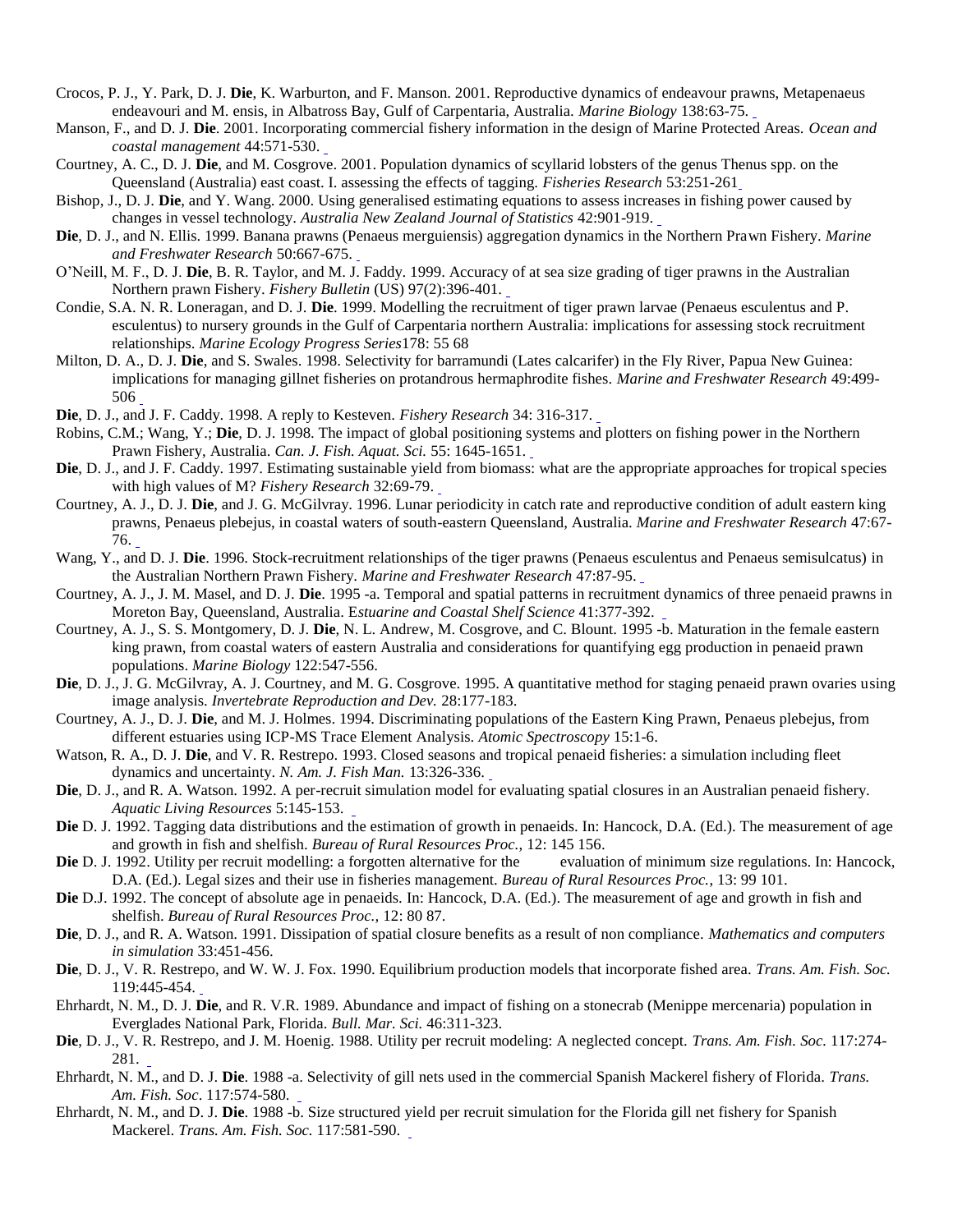### 19. Other works accepted for publication:

#### 20. Other works, publications and abstracts:

*Non-refereed articles published in journals or conference proceedings*

- Di Natale A., Tensek S., **Die D.,** Porch C., Bonhommeau S., Takeuchi Y., Melvin G., Mielgo Bregazzi R., de Bruyn P., and Palma C. 2017. Bluefin tuna weight frequencies from selected market and auction data recovered by GBYP. . *ICCAT Col. Vol. Sci. Pap.* 73: 2129-2149.
- **Die** D.J. 2016. Challenges faced by management of the Atlantic tuna stock related to the development of Mediterranean blluefin tuna farming. In: Advances in tuna aquaculture - from hatchery to market. Academic press. pp 43-58
- Sculley M. and **Die** D.J. 2016. Inferring seasonal movements of tropical tunas between regions in the eastern Atlantic Ocean from catch per unit effort. *ICCAT Col. Vol. Sci. Pap.* 72: 747-785
- D.Pons M., Arocha F., Domingo A., **Die** D.J., Brazeiro A. and Hazin F. 2015. Estimation of age and growth of the longbill spearfish, (Tetrapturus pfluegeri) in the Western Atlantic Ocean . *ICCAT Col. Vol. Sci. Pap.* 71: 2262-2276
- Sculley M. and **Die** D.J. 2015*.* Inferring seasonal movements of tropical tunas between regions in the eastern Atlantic Ocean from catch per unit effort. *ICCAT Col. Vol. Sci. Pap.* 71: 342-358
- **Die** D.J. and Shivlani M. 2014. Some key issues in peer reviews of stock assessments: lessons from the US Center of Independent Experts. *ICCAT Col. Vol. Sci. Pap.* 70: 2812-2819
- **Die**, D.J. Sculley M. and Lauretta M. 2014*.* Simulating tagging of tropical tuna in the equatorial atlantic ocean. *ICCAT Col. Vol. Sci. Pap.* 70: 2710-2724
- Singh-Renton, S., **Die** D.J. and Mohammed E. 2010. An ecosystem approach to fisheries for management of large pelagic fish resources in the caribbean large marine ecosystem. In: Towards Marine Ecosystem-Based Management in the Wider Caribbean. Fanning L., Mahon R. and McConney P. editors. Amsterdam University Press. pp. 197-212
- Valle-Esquivel M., Shivlani M., Matos-Caraballo D. and **Die** D.J. 2010*.* Coastal fisheries of Puerto Rico. In S. Salas, R. Chuenpagdee, A. Charles & J.C. Seijo (eds). Coastal fisheries of Latin America and the Caribbean. FAO Technical Paper. No. 544. Rome, FAO. pp. 284–311
- **Die** D.J. 2010. Ratios of sailfish and spearfish in longline observer data. *ICCAT Col. Vol. Sci. Pap.* 65: 1757-1761.
- Martin, L. and **Die** D.J. 2010*.* Preliminary review of historical billfish catch data reported by Trinidad and Tobago. *ICCAT Col. Vol. Sci. Pap.* 65: 1836-1842
- Diatta , Y., **Die** D.J. and Fitchett M. 2010*.* Relative abundance indices for sailfish from the artisanal fleet from Senegal. *ICCAT Col. Vol. Sci. Pap.* 65: 1725-1739.
- **Die**, D. J. 2009. Design and Implementation of Management Plans. Pages 205-220 in A fishery manager's handbook. Ed. K. Cohrane and S. Garcia. Wiley-Blackwell
- Saul, S, Turner, S.C. **Die**, D.J., Livergood, A. 2009. Comparison of growth between cohorts of juvenile bluefin tuna (Thunnus thynnus) *ICCAT Coll. Vol. Sci. Pap.* 64: 647-656.
- **Die**, D., J. Pereira and P. Kebe. 2008. Rapp[ort](http://iccat.int/Documents/CVSP/CV062_2008/no_6/CV062062075.pdf) de l'atelier de formation pour l'amelioration des données statistiques de pêche. *ICCAT Col. Vol. Sci. Pap.* 62 : 2075-2099.
- Drew, K., D. and **Die** D.J. 2008 An Atlantic-wide study of age and growth of Atlantic marlins. In: Proceedings from the Atlantic Billfish Research Program Symposium - Gulf States Marine Fisheries Commission's Spring Meeting, Galveston, Texas, March 11, 2008. Gulf States Marine Fisheries Commission. Ocean Springs, MS. Edited by Donalson D. pages
- Brito, A., **Die**, D.J. and Gragg R. 2007. New methodology for prediction of biomass and monthly catches of shrimp, through biomass dynamic and recruitment modeling: implications for stock management. *Revista de Investigação Pesqueira Maputo* 26:1-26.
- Drew K., D.J. **Die** and F. Arocha 2007. Ring counts and timing of ring formation in fin spines of white marlin (tetrapturus albidus) from the venezuelan longline and artisanal fisheries. *ICCAT Col. Vol. Sci. Pap.* 60: 1726-1730[.](http://www.iccat.int/Documents/CVSP/CV060_2007/no_5%5CCV060051726.pdf)
- Kleisner, K., J. Sladek-Nowlis, D. Olson, and **Die** D.J. 2007. An application of spatial modeling to the classification of pelagic habitat and the subsequent estimation of temporal abundance of dolphinfish, Coryphaena hippurus, in the western Atlantic. Shanghai Fisheries University, Shanghai, China.
- Serrano X, Grosell M, **Die** DJ, and Serafy J. 2007. Ecophysiology of the gray snapper: Salinity effects on distribution, abundance and behavior. *Comparative Biochemistry and Physiology Part A: Molecular & Integrative Physiology*: 146(4): S83.
- Arocha, F., L. Marcano, M. Valle, K. Kleisner, and D. J. **Die**. 2006. Catch rates for white marlin (Tetrapturus albidus) and blue marlin (Makaira nigricans) from the small scale fishery off La Guaira, Venezuela: period 1991-2004. *ICCAT Col. Vol. Sci. Pap.* 59:134-141.
- Drew, K., D. J. **Die**, and F. Arocha. 2006. Current efforts to develop an age and growth model of blue marlin (makaira nigricans) and white marlin (tetrapturus albidus). *ICCAT Col. Vol. Sci. Pap.* 59:274-281[.](http://cufer.rsmas.miami.edu/wordpress/wp-content/uploads/2007/05/r23.pdf)
- Soto, M., I. Mosqueira, D. J. **Die**, G. D., and P. Pallares. 2006. Multi-species assessment of tunas caught in the tropical Atlantic purse seine fishery: sensitivity of production models to biases in reported catches. *ICCAT Col. Vol. Sci. Pap.* 59: 546-554[.](http://cufer.rsmas.miami.edu/wordpress/wp-content/uploads/2007/05/r28.pdf)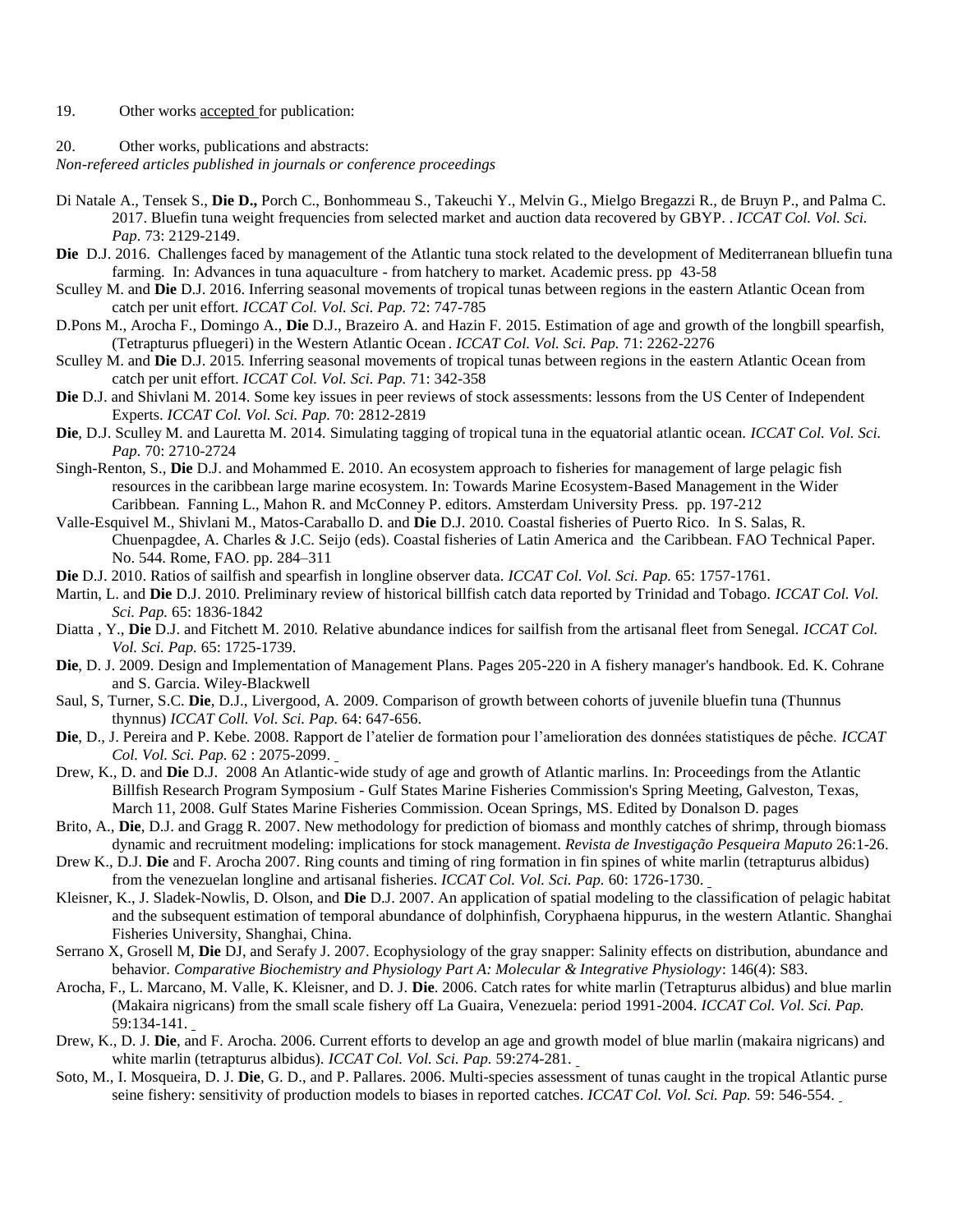- Pallarés, P., M. Soto, D. J. **Die**, D. Gaertner, I. Mosqueira, and L. T. Kell. 2005. The development of an operational model and simulation procedure for testing uncertainties in Atlantic Bigeye (Thunnus obesus) stock assessment. *ICCAT Col. Vol. Sci. Pap.* 57(2):162-176.
- **Die**, D. J. 2004. Status and assessment of large pelagic resources. Pages 15-44 in Management of large pelagic fisheries in CARICOM Countries. *FAO Fisheries Technical Paper,* 664. FAO, Rome, Italy.
- **Die**, D. J. 2003. La gestion plurianual de los recursos pesqueros en los Estados Unidos de America. *Pesca Internacional* 35:43-44.
- Goodyear, C. P., D. J. **Die**, D. W. Kerstetter, D. B. Olson, E. D. Prince, and G. P. Scott. 2003. Habitat standardization of CPUE indices: research needs. *ICCAT Col. Vol. Sci. Pap.* 55:613-623.
- Mahon, R., B. Chakalall, K. Cochrane, D. J. **Die**, M. Haughton, B. Kuemlangan, P. Mcconney, and S. Singh Renton. 2003. Preparation for expansion of domestic fisheries for large pelagic species by CARICOM countries. *Proc. Gulf and Caribbean Fisheries Institute* 56:213-226.
- **Die**, D. J., L. Kell, and P. Pallares. 2002. Time trends in abundance and catchability of yellowfin tuna and their relationship to the North Atlantic Oscillation index. *ICCAT Col. Vol. Sci. Pap.* 54:1049-1063[.](http://www.iccat.int/Documents/CVSP/CV054_2002/no_4/CV054041049.pdf)
- **Die**, D. J., P. Pallares, and L. Kell. 2002. The effect of time correlated uncertainty on the management of yellowfin tuna stocks. *ICCAT Col. Vol. Sci. Pap.* 54:1671-1681[.](http://www.iccat.int/Documents/CVSP/CV054_2002/no_5/CV054051671.pdf)
- **Die**, D. J. 2001. Design and Implementation of Management Plans. Pages 205-220 in A fishery manager's handbook. *FAO Fisheries Technical Papers,* 424. FAO, Rome Italy.
- Charuau, A., K. Cochrane, D. J. **Die**, A. Larez, L. A. Marcano, T. Phillips, S. Soomai, R. Souza, S. Wiggins, and M. I. Jspol. 2001. Regional assessment of red snapper, Lutjanus purpureus. Pages 15-21 in Fourth Workshop on the assessment and management of shrimp and groundfish fisheries of the Brazil-Guainas shelf. *FAO Fisheries Report*, 651. FAO , Rome Italy.
- Booth, A., A. Charau, K. Cochrane, D. J. **Die**, A. Hackett, A. Larez, D. Maison, L. A. Marcano, T. Phillips, S. Soomai, R. Souza, and S. Wiggins. 2001. Regional assessment of the Brazil-Guainas Groundfish Fisheries. Pages 22-36 in Fourth Workshop on the assessment and management of shrimp and groundfish fisheries of the Brazil-Guainas shelf. *FAO Fisheries Report*, 651. FAO , Rome Italy.
- Negreiros Aragao, J. A., K. C. Araujo Silva, N. M. Ehrhardt, J.-C. Seijo, and D. J. **Die**. 2001. Brazil Northern Pink shrimp fishery. Pages 59-62 in Fourth Workshop on the assessment and management of shrimp and groundfish fisheries of the Brazil-Guainas shelf. *FAO Fisheries Report*, 651. FAO , Rome Italy.
- Pallares, P., D. J. **Die**, A. Delgado de Molina, and J. Ariz. 2001. Sensibilidad de las evaluaciones globales de rabil Atlantico a diferentes modelos, opciones de ajuste y tasas de aumento del poder de pesca del cerco. *ICCAT Col. Vol. Sci. Pap.* 52:258- 268.
- Alio, J. J., L. Marcano, S. Soomai, T. Phillips, D. Altuve, R. Alvarez, D. J. **Die**, and K. Cochrane. 2000. Analysis of industrial trawl and artisanal fisheries of whitemouth croaker (Micropogonias furnieri) of Venezuela and Trinidad nad Tobago in the Gulf of Paria and Orinoco River Delta. Pages 138-148 in Western Central Atlantic Fishery Commission. Report of the third Workshop on the Assessment of Shrimp and Groundfish Fisheries on the Brazil-Guianas Shelf. *FAO Fisheries Report,* 628. FAO , Rome Italy.
- Charuau, A., and D. J. **Die**. 2000a. The fishery for brown shrimp (Penaeus subtilis) in French Guiana. Pages 54-71 in Western Central Atlantic Fishery Commission. Report of the third Workshop on the A[ss](ftp://ftp.fao.org/docrep/fao/006/x9136e/x9136e08.pdf)essment of Shrimp and Groundfish Fisheries on the Brazil-Guianas Shelf. *FAO Fisheries Report,* 628. FAO , Rome Italy.
- Charuau, A., and D. J. **Die**. 2000b. Red snapper (Lutjanus purpureus) fishery in French Guiana. Pages 72-86 in Western Central Atlantic Fishery Commission. Report of the third Workshop on the Assessment of Shrimp and Groundfish Fisheries on the Brazil-Guianas Shelf. *FAO Fisheries Report,* 628. FAO , Rome Italy.
- **Die**, D. J. 2000. Biomass dynamic models. Pages 32-33, in Western Central Atlantic Fishery Commission. Report of the third Workshop on the [As](ftp://ftp.fao.org/docrep/fao/006/x9136e/x9136e04.pdf)sessment of Shrimp and Groundfish Fisheries on the Brazil-Guianas Shelf. *FAO Fisheries Report*, 628. FAO , Rome Italy.
- Shepherd, D., N. M. Ehrhardt, D. J. **Die**, and R. Charles. 1999. Assessment of the pink-spotted shrimp (P. brasiliensis) in the Guyana shrimp fishery. Pages 41-50 in Technical reports on shrimp and fish prepared at the second CFRAMP/FAO/DANIDA Stock Assessment Workshop on the Shrimp and Groundfish Fishery on the Brazil-Guianas Shelf held at Georgetown, Guyana, 18- 29 May 1998. FAO, Rome, Italy.
- Rothlisberg, P. C., N. Preston, N. [Lon](http://cufer.rsmas.miami.edu/wordpress/wp-content/uploads/2007/05/p26.pdf)eragan, D. J. **Die**, and I. Poiner. 1999. Approaches to reseeding penaeid prawns. Fishing News Books, London, England.
- Alió, J. J., D. J. **Die**, L. Ferreira, K. Goriesingh, S. Kuruvilla, M. Maharaj, L. A. Marcano, I. Ramnarine, and A. Richardson-Drakes. 1999. Penaeus subtilis stock within the Orinoco and Gulf of Paria region. Pages 153-167 in National reports presented and stock assessment reports prepared at the CFRAMP/FAO/DANIDA Stock Assessment Workshop on the Shrimp and Groundfish Fisheries on the Guiana-Brazil Shelf. *FAO Fisheries Report*, 600. FAO, Rome Italy.
- Aziz, K. A., D. J. **Die**, N. N., and B. Sumiono. 1997. Report of the Working Group on Shrimp. Assessment of resources of penaeid shrimps in Indonesian waters. Pages 103-133 in Report on the Indonesia/FAO/DANIDA Workshop on the Assessment of the Potential of the Marine Fishery Resources of Indonesia held at Jakarta, Indonesia, 13-24 March 1995. FAO, Rome, Italy.
- **Die**, D. J. 1990. Rosenvingea santae-crucis Børgesen (Scytosipho naceae, Phaeophyta) en las Islas Canarias. Pages 269-274 in Tomo Homenaje al Prof. Dr. Telesforo Bravo. Secretariado de Publicaciones. Univ. de La Laguna., La Laguna, Spain.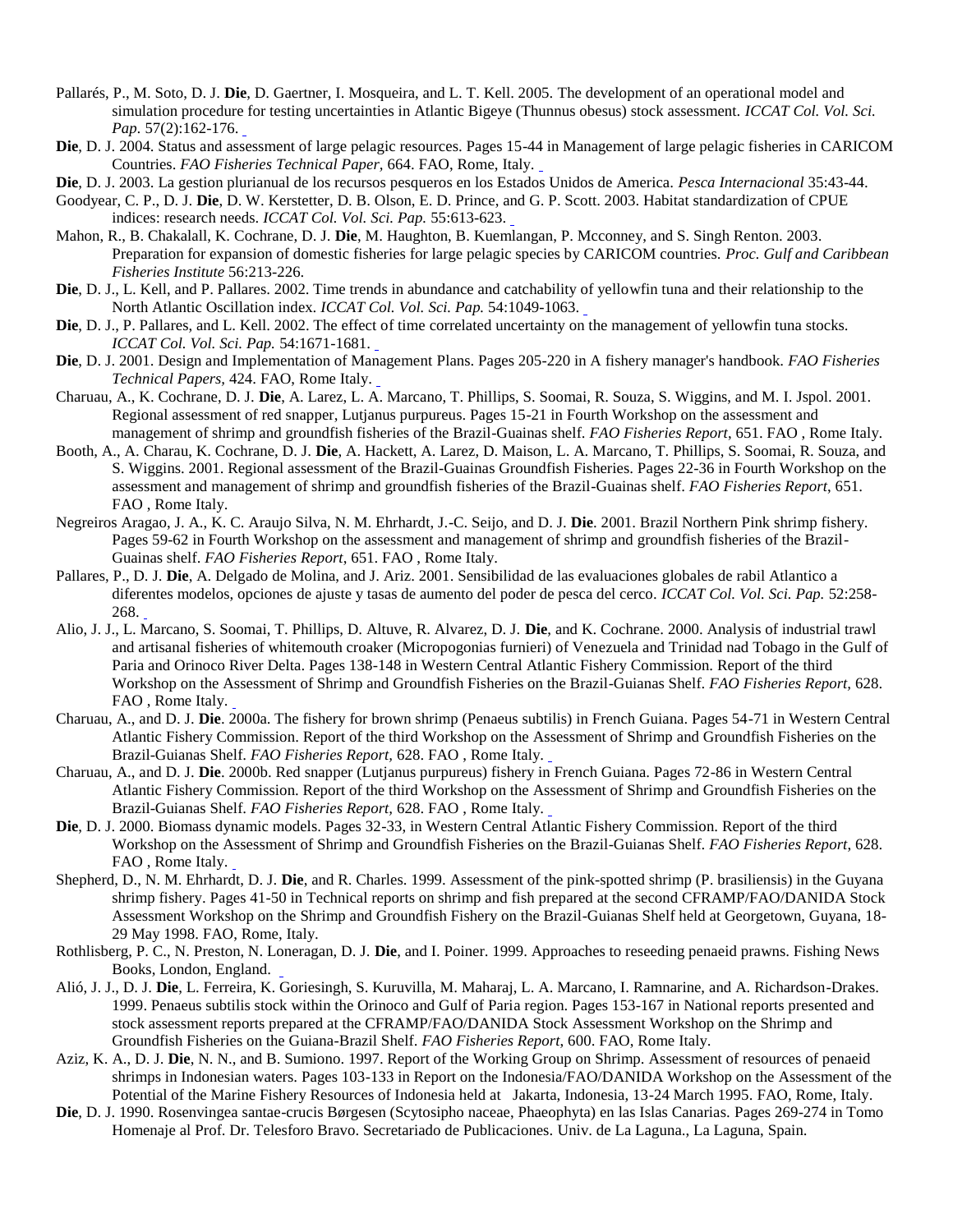#### *Published corporate technical reports where I was main editor \* or section writer*

- ICCAT. *In press*. Report of the 2017 data preparatoty meeting for swordfish stock assessment. ICCAT Col. Vol. Sci. Pap. 74:
- ICCAT. *In press*. Report of the 2017 data preparatoty meeting for shortfin mako stock assessment. ICCAT Col. Vol. Sci. Pap. 74:
- ICCAT. *In press*. Report of the 2017 data preparatoty meeting for bluefin tuna stock assessment. ICCAT Col. Vol. Sci. Pap. 74:
- ICCAT. *In press.* Report of the 2017 meeting of the ICCAT working group on stock assessment methods. ICCAT Col. Vol. Sci. Pap. 74:
- ICCAT. *In press*. Report of 2017 small tunas species group intersessional meeting. ICCAT Col. Vol. Sci. Pap. 74:
- ICCAT\*. *2017*. Meeting of the standing committee on research and statistics. In: Report for biennial period, 2015-16 Part I. (2016) Vol. 2. International Commission for the Conservation of Atlantic Tunas 434 p.
- ICCAT. *2017.* Report of the 2016 meeting of the ICCAT working group on stock assessment methods. ICCAT Col. Vol. Sci. Pap. 73: ICCAT *2017.* Report of the 2016 ICCAT yellowfin tuna data preparatory meeting. ICCAT Col. Vol. Sci. Pap. 73: 1-75.
- ICCAT*\**. *2017*. Report of second meeting of the ad hoc working group on FADs. ICCAT Col. Vol. Sci. Pap. 73: 883-946.
- ICCAT. *2017*. Report of 2016 small tunas species group intersessional meeting. ICCAT Col. Vol. Sci. Pap. 73:
- ICCAT. *2017*. Report of 2016 intersessional meeting the shark species group. ICCAT Col. Vol. Sci. Pap. 73:
- ICCAT. *2017*. Report of the 2016 ICCAT north and south atlantic albacore stock assessment meeting. ICCAT Col. Vol. Sci. Pap. 73: 1147-1295.
- ICCAT. *2017*. Report of the 2016 ICCAT yellowfin tuna stock assessment meeting. ICCAT Col. Vol. Sci. Pap. 73:76-227.
- ICCAT. *2017*. Report of the 2016 mediterranean swordfish stock assessment meeting. ICCAT Col. Vol. Sci. Pap. 73: 1005-1096
- ICCAT\*. 2016. Meeting of the standing committee on research and statistics. In: Report for biennial period, 2014-15
- Part I. (2015) Vol. 2. International Commission for the Conservation of Atlantic Tunas. 354 p.

ICCAT. 2016. Meeting of the subcommittee on ecosystems. ICCAT Col. Vol. Sci. Pap. 72: 1877-1948

ICCAT*\**. 2016. First meeting of the ad hoc working group on FADs. ICCAT Col. Vol. Sci. Pap. 72: 600-661

- ICCAT. 2016. Report of the 2015 ICCAT bigeye tuna data preparatory meeting. ICCAT Col. Vol. Sci. Pap. 72: 1-85.
- ICCAT. 2016. 2015 Blue shark data preparatory meeting. ICCAT Col. Vol. Sci. Pap. 72: 793-865
- ICCAT. 2015. 2014 Inter-sessional meeting of the billfish species group. ICCAT Col. Vol. Sci. Pap. 71: 2139-2202
- ICCAT. 2015. Report of the 2014 ICCAT east and west atlantic skipjack stock assessment meeting. ICCAT Col. Vol. Sci. Pap. 71: 1- 172.
- ICCAT. 2015*.* Report of the 2014 ICCAT Mediterranean swordfish stock assessment meeting. ICCAT Col. Vol. Sci. Pap. 71: 1970- 1979
- ICCAT. 2014. Report of the 2013 meeting of the ICCAT working group on stock assessment methods (WGSAM). ICCAT Col. Vol. Sci. Pap. 70: 2017-2057
- ICCAT. 2014. Report of the intersessional meeting of the tropical tuna working group. *ICCAT Col. Vol. Sci. Pap*. 70: 2499-2545
- ICCAT. 2013. 2012 Inter-sessional meeting of the sub-committee on ecosystems. ICCAT Col. Vol. Sci. Pap. 69: 1723-1780
- ICCAT. 2013. Report of the 2012 White marlin stock assessment. ICCAT Col. Vol. Sci. Pap. 69:1085-1183
- ICCAT. 2012. Report of the 2011 Blue marlin stock assessment and White marlin preparatory meeting. ICCAT Col. Vol. Sci. Pap. 68: 1273-1386.
- ICCAT\*. 2011. Report of the 2010 ICCAT Bigeye Tuna Stock Assessment Session. *ICCAT Col. Vol. Sci. Pap*. 66: 1-186.
- ICCAT\*. 2011. Report of the 2010 ICCAT Bigeye Tuna Data Preparatory Meeting. *ICCAT Col. Vol. Sci. Pap*. 66: 187-284.
- ICCAT\*. 2010. Report of the 2009 ICCAT Sailfish Stock Assessment Session. *ICCAT Col. Vol. Sci. Pap*. 65: 1507-1632
- ICCAT\*. 2010*.* Report of the training workshop on data collection and improvement in the Caribbean region. *ICCAT Col. Vol. Sci. Pap.* 65: 2310-2343
- ICCAT\*. 2009. Report of the 2008 ICCAT Sailfish Data Preparatory Meeting. *ICCAT Col. Vol. Sci. Pap.*64: 17[65](http://iccat.int/Documents/CVSP/CV060_2007/no_5%5CCV060051431.pdf)-1832.
- ICCAT\*. 2007. Report of the 2006 ICCAT Billfish Stock Assessment. *ICCAT Col. Vol. Sci. Pap.* 60: 1431-1546
- ICCAT\*. 2006. Report of the data-preparatory meeting for the 2006 billfish assessment. *ICCAT Col. Vol. Sci. Pap.* 59 (1):1-123.
- FAO. 2005. FAO Western Central Atlantic Fishery Commission. Report of the third session of the Scientific Advisory Group.
- Bridgetown, Barbados, 25–27 April 2005. *FAO Fisheries Report*, 781. 91 pp. FAO, Rome Italy.
- ICCAT. 2003-a. Report of the 2002 ICCAT bigeye tuna stock assessment meeting. *ICCAT Col. Vol. Sci. Pap.* 55 (5):1728-1842[.](http://www.iccat.int/Documents/CVSP/CV055_2003/no_5/CV055051728.pdf)
- ICCAT\*. 2003-b. Report of the 2002 ICCAT white marlin stock assessment meeting. *ICCAT Col. Vol. Sci. P[ap](http://www.iccat.int/Documents/CVSP/CV054_2002/no_3/CV054030649.pdf).* 55 (2):350-452[.](http://www.iccat.int/Documents/CVSP/CV055_2003/no_2/CV055020350.pdf) ICCAT. 2002-a. Report of the 2001 billfish species group session. *ICCAT Col. Vol. Sci. Pap.* 54 (3):649-754.
- ICCAT. 2002-b. Report of the ICCAT working group on assessment methods. *ICCAT Col. Vol. Sci. Pap.* 54 (5):1590-1640.
- ICCAT. 2001 -a. Report of the evaluation of the effect of the time/area closure of fishing under objects of the surface fleets. *ICCAT Col. Vol. Sci. Pap.* 52(1):350-414[.](http://www.iccat.int/Documents/CVSP/CV052_2001/no_2/CV052020350.pdf)
- ICCAT. 2001 -b. Report of the fourth ICCAT billfish workshop. *ICCAT Col. Vol. Sci. Pap.* 53:1-130[.](http://www.iccat.int/Documents/CVSP/CV053_2001/CV053000001.pdf)
- ICCAT. 200[1 -c](http://www.iccat.int/Documents/CVSP/CV052_2001/no_1/CV052010001.pdf). Report of the ICCAT SCRS Atlantic yellowfin tuna stock assessment session. *ICCAT Col. Vol. Sci. Pap.* 52(1):1-  $148.$
- ICCAT. 2001 -d. Report of the ICCAT working group on stock assessment methods. *ICCAT Col. Vol. Sci. Pap.* 52(5):1569-1662.
- FAO. 2001. FAO Western Central Atlantic Fishery Commission. Report of the first session of the Scientific Advisory Group. Port of Spain, Trinidad and Tobago, 2-5 April 2001. *FAO Fisheries Report,* 648. 71 pp. FAO, Rome Italy.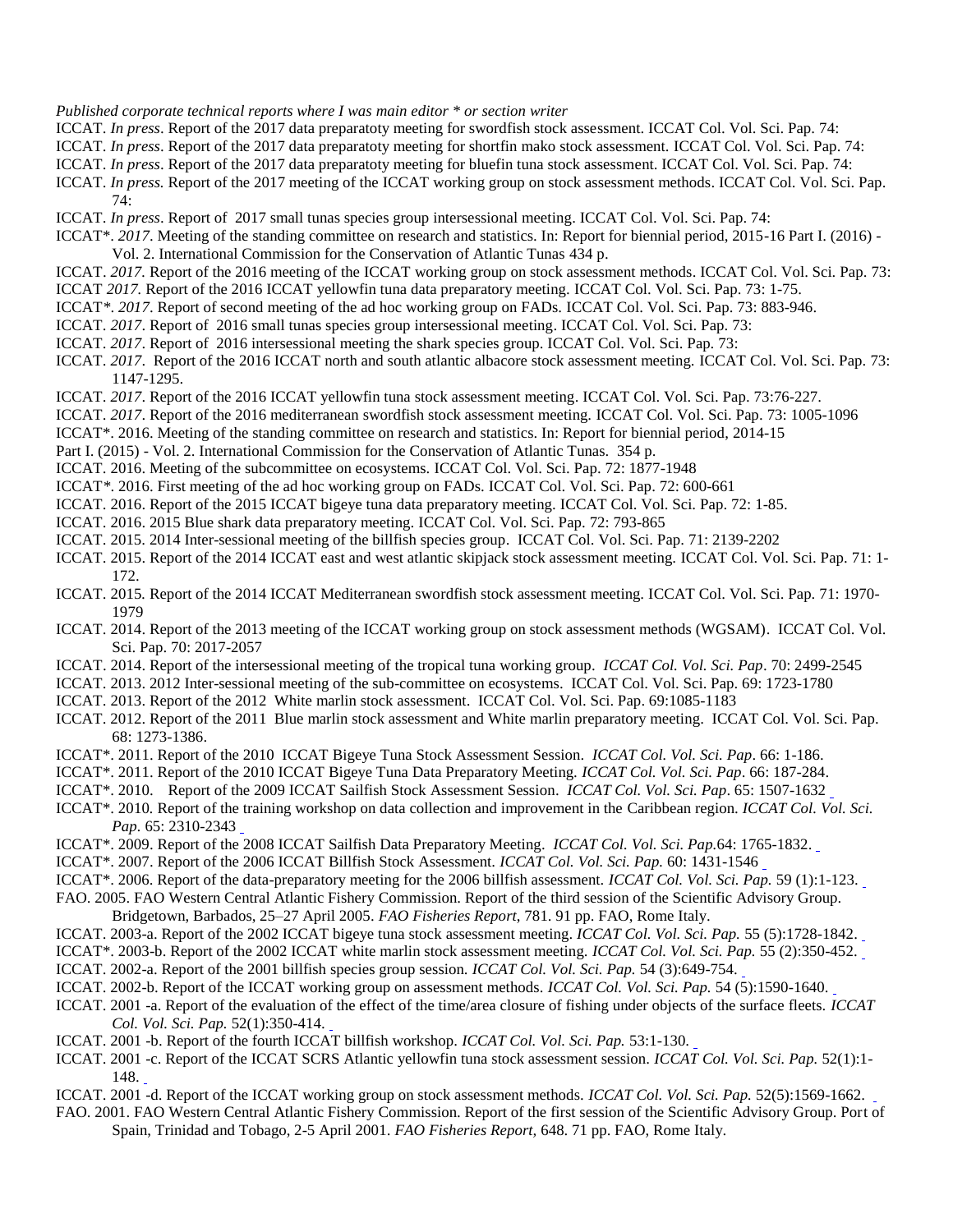## **PROFESSIONAL**

- 21. Funded Research Performed (included all active grants received in the last five years; *current grants* )
	- *Avoiding surprises: understanding the impact of the deepwater horizon oil spill on the decision making of fishers*. 2016- 2019. GOMRI \$189,000. CoP.I.
	- *Centre for independent experts*. 2011-2017. NOAA/NTVI \$249,000. P.I.
	- *Ecological Indicators for Water Management & Ecosystem Restoration of South Florida Estuaries*. 2012-2014. NOAA \$143,000. CoP.I.
	- *Connectivity of the Pulley Ridge - South Florida Coral Reef Ecosystem: Bioeconomic modeling*. 2013-2016 NOAA \$239,000. P.I.
	- Living Marine resources Cooperative Science Center 2008-2015 NOAA/UMES \$1,123,000 P.I
	- Development of survey inventory, fishery-independent survey. 2011-2015. NOAA/NTVI. \$545,000 P.I
	- Evaluation of management and policies contributing to sustainability of tuna fisheries. 2010-2013. ISSF \$168,000 P.I.
	- Targeted products for improving ecosystem management. 2013-2015. NOAA. \$156,000. P.I.

### *Peer Review*

*Journals* Canadian Journal of Fisheries and Aquatic Sciences Marine Biology Transactions of American Fisheries Society Fishery Bulletin (US) Marine and Freshwater Research **Estuarine and Coastal Shelf Science** Estuarine and Coastal Shelf Science Fisheries Research North American Journal of fisheries management Bulletin of Marine Science **ICES** Journal of Marine Science Continental Shelf Research PNAS Remote Sensing of Environment **Ciencias Marinas** *Funding agencies* Australian FRDC NOAA - Saltonstall-Kennedy NOAA/Seagrant Graduate Fellowships NOAA- Bluefin Tuna Research Program *Projects* Tropical Resource Assessment Project. FRDC Cairns, Oct 1997 Bioeconomic modeling of tuna resources in the Pacific. ACIAR, Noumea, Oct 1997 *Assessments* Torres Straits Prawn Fishery. AFMA, Cairns Oct 2003 ICES Deep Sea stocks. Copenhagen Feb 2014 CIE Director, University of Miami 1999- 2010 *Institutions* IFREMER laboratories of Reunion, Martinique and Cayene Nov 2007 Fisheries Center, University of British Columbia Jan 2008

### **Technical Translator**

Length based methods for stock assessment. 1994. English to French and Spanish. FAO Fisheries Department. VIT a manual for length-based virtual population analysis. 1995. Spanish to English. FAO Fisheries Department. Comments on Assessments of Southern Bluefin Tuna. 1998. English to French. Law of the Sea tribunal.

23. Professional and Honorary Organizations (member, officer; date):

- o American Fisheries Society, member 1984-89, 2006
	- o Oceanography Society, member 1984-89
	- o Australian Fish Biology Society, member 1990-1995
	- o ICLARM Network of Tropical Fisheries Scientists, member 1993-1999

24. Honors and Awards: Fulbright Scholar 1983-88 Reitmeister Scholarship 1989

26. Other Professional Activities (e.g., papers presented; performances; conference proceedings; seminar or conference panel member; catalogue work; etc.):

Organizer, Symposium on fishery peer review systems, American Fisheries Society, September 11 2006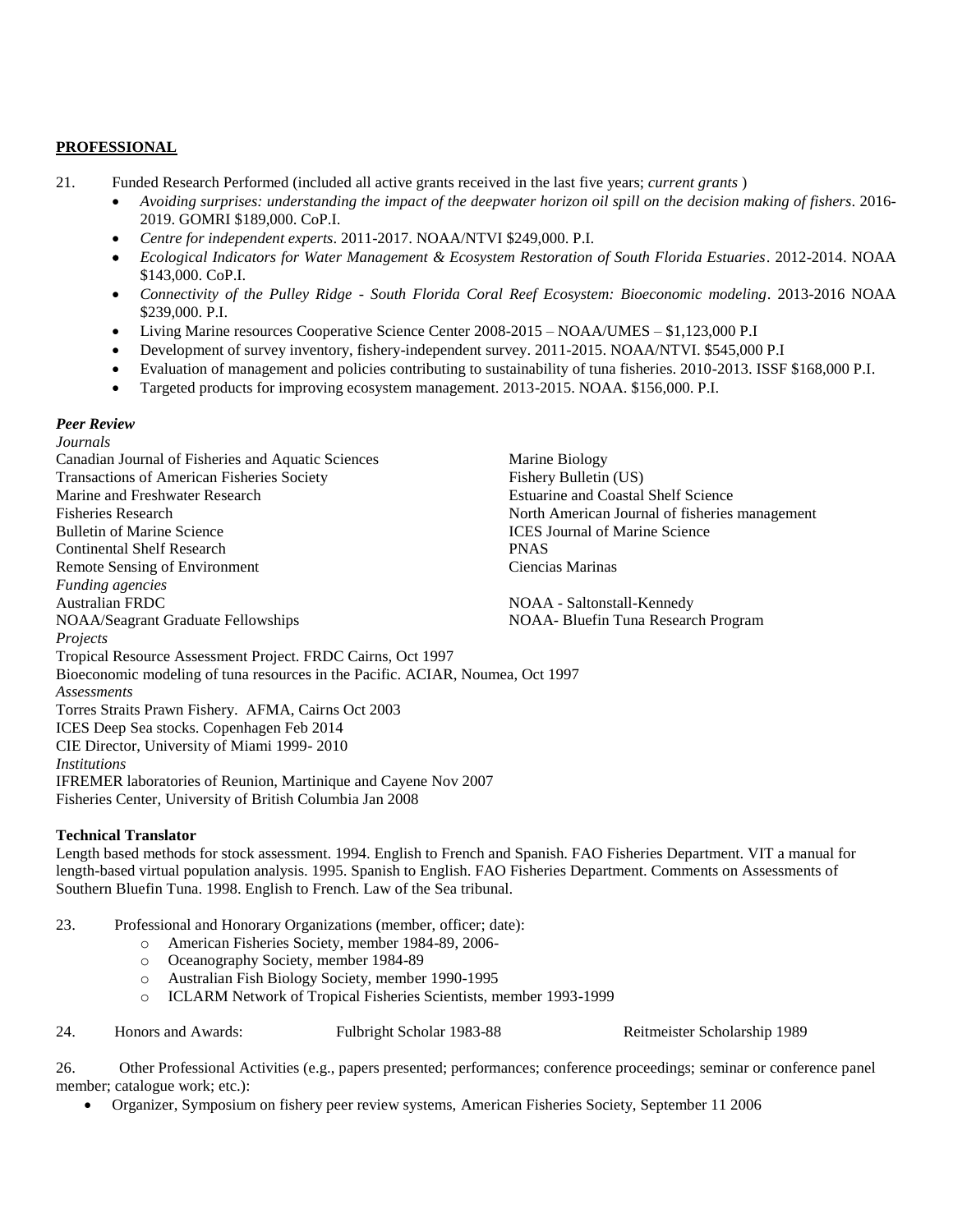- Organizing Committee, Symposium on Integration of Climate, Atmospheric, Environmental, Remote Sensing and Fisheries Technologies in Ecosystem Level Assessments, American Fisheries Society, September 4 2007
- Invited expert, NMFS Committee for the evaluation of White marlin as an endangered species 2003
- Member, International Union for Conservation of Nature (IUCN) Tuna and Billfish Specialist Group for the IUCN Global Marine Species Assessment Oct 2010 – April 2011
- Member, US National Academies Committee on the Effects of the Deepwater Horizon Mississippi Canyon-252 Oil Spill on Ecosystem Services in the Gulf of Mexico. December 2011- April 2013

## *Past membership in Scientific Advisory Committees*

| 1994-1999 | Member, Chair (1998) Northern Prawn Fishery Research and Environment Sub-committee            |
|-----------|-----------------------------------------------------------------------------------------------|
| 1994-1999 | Adviser, Northern Prawn Fishery Management Advisory Committee                                 |
| 1995-1999 | Chair, Northern Prawn Fishery Assessment Group                                                |
| 1995-1999 | Member, Queensland Ports Corporation, Karumba and Weipa Dredging Technical Advisory Committee |
| 1996-1997 | Member, Queensland Trawl Whiting Stock Assessment Committee                                   |
| 1997-1999 | Member, Queensland Crab Stock Assessment Group                                                |
| 1998-1999 | Member, Queensland Northern Fish Trawl Management & Technical Committee                       |
| 1998-1999 | Member, Northern Prawn Fishery Fishing closures Sub-committee                                 |
| 2001-2005 | Chair, Western Central Atlantic Commission Scientific Committee                               |
| 2001-2010 | Chair, ICCAT Billfish working group                                                           |
| 2010-2014 | Rapporteur, bigeye, ICCAT tropical tuna working group                                         |
| 2007-2010 | Expert, Caribbean Regional Fishery Mechanism                                                  |

*Current membership in Scientific Advisory Committees*

| 2014-    | Chair, ICCAT Standing Committee on Research and Statistics                           |
|----------|--------------------------------------------------------------------------------------|
| 2016-    | Chair, ICCAT AOTTP Steering Committee                                                |
| 2014-    | Chair, ICCAT GBYP Steering Committee                                                 |
| $2015 -$ | Co-Chair, ICCAT Ad Hoc working group on FADs                                         |
| $2015 -$ | Co-Chair, ICCAT Working Group Dialogue between scientists and managers working group |
| 2016-    | Member, Global tuna RFMO working group on Management strategy Evaluation             |
| 2017-    | Member, Global tuna RFMO working group on FADs                                       |
| 2017-    | Scientific Advisor, Environmental Impacts, The Ocean Cleanup                         |

## **Lead expert**

| 1995      | Workshop on the assessment of fishery resources in eastern Indonesia. FAO.         |
|-----------|------------------------------------------------------------------------------------|
| 1996-2004 | Workshops on assessment of shrimp and groundfish stocks Guyanas-Brazil shelf. FAO. |

## **TEACHING**

28. Teaching Specialization (courses taught):

*Academic -* University of Miami

- Biometrics in marine science, 3 cr. Fall 1984. Teaching Assistant
- Population dynamics and fish stock assessment. 4 cr. Spring 1985. Teaching assistant
- Population dynamics and fishery management 1992. Guest lecturer. Graduate level course. University of Queensland.
- MBF 613 Marine Population Dinamics RSMAS 3 credits Spring 2005-2015
- MAF 576 Fisheries policy RSMAS 1 credit Spring 2005
- MES 677 Conservation and Management of Marine ecosystems RSMAS 3 credits Spring 2011-2015, 2017

## *Non-Academic- lecturer/teacher*

- Population dynamics and fish stock assessment. 1992. 6 month course. Queensland Government Fisheries Division.
- Environmental management. 1995- 98. Guest lecturer. Graduate level course. Griffith University.
- Population dynamics and fish stock assessment. 1993-99. (Spanish & English). 4 week intensive courses under the FAO\DANIDA training project. Mexico, Panama, Indonesia.
- Introduction to FISHLAB. 2000. Spanish Institute of Oceanography. 1 week. Madrid, Spain.
- Stock Assessment methods used by ICCAT in the Mediterranean. 2001. FAO\COPEMED. 1 week. Sete, France.
- ICCAT regional workshop on estimation of relative abundance indices. 2004. 1 week. Univ. Federal Recife. Recife, Brazil.
- Workshop on standardization of catch per unit of effort. 2007. 3 day. SEFSC/NMFS, Miami.
- ICCAT fisheries data training workshops (1 week each). Senegal July 2008, Guyana Feb 2009, Guinea 2012.
- WWF/FAO Areas Beyond National Jurisdiction (ABNJ): Atlantic Ocean Tuna Management Workshop, Ghana, August 2016.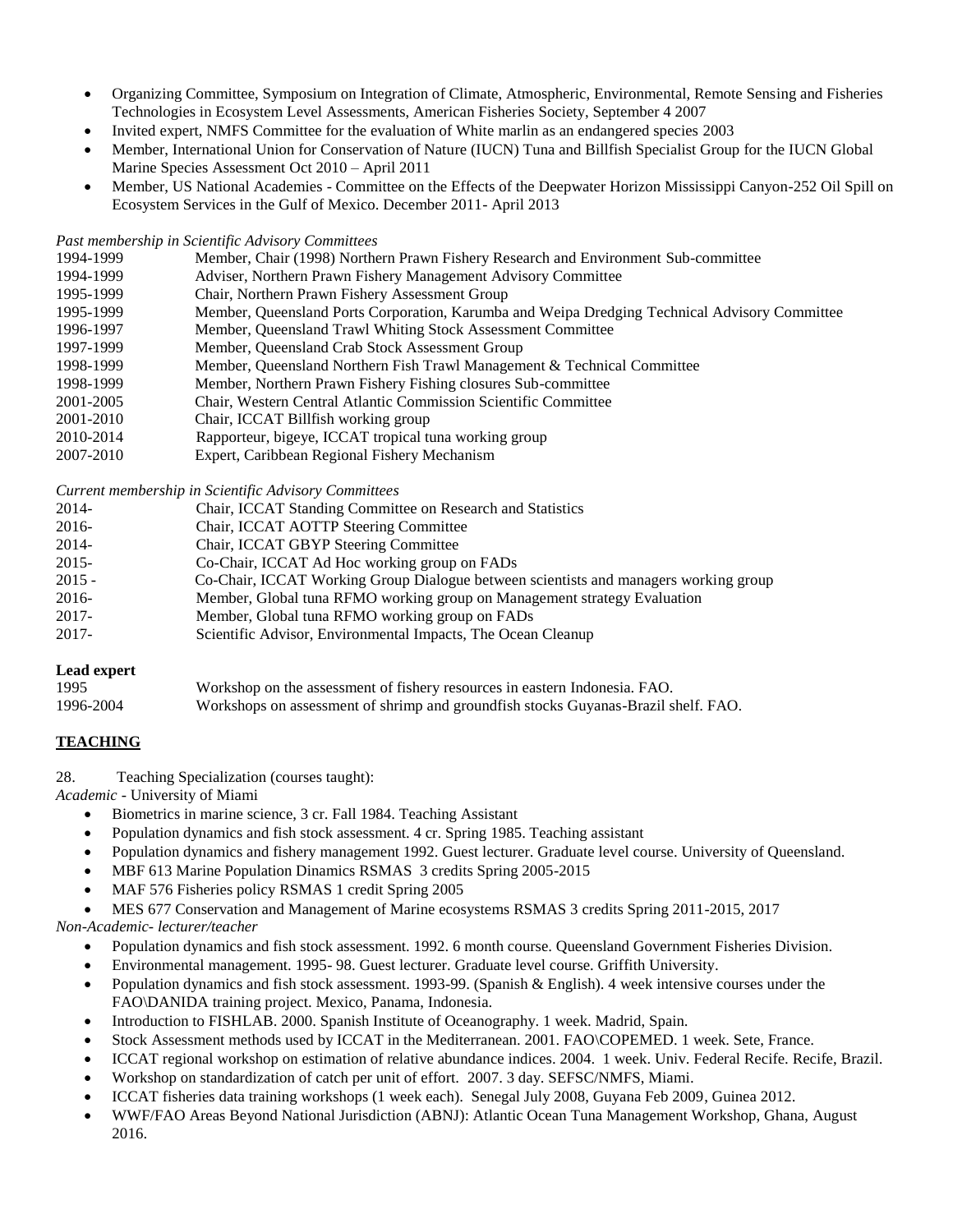# **SERVICE**

29. Thesis and Dissertation Advising/Post-doctoral student supervision (chairman or committee member; topic; student name; date):

#### *Post-Doctoral Advising*

- Dr. Elizabeth Brooks, Fishery management strategy evaluation. 1999–2002
- Dr. Larry Perruso, Fishery economics of marine protected areas. 2003-2004
- Dr. Panayota Apostolaki, Simulation of management strategies. 2004- 2006
- Dr. Monica Valle, Assessment of US Caribbean resources. 2004-2005
- Dr. John Walter, Spatial methods in fisheries. 2006-2007
- Dr. Kristin Kleisner, Spatial analysis of fisheries data 2008
- Dr. Joaquin Zabalo, Ecosystem models 2011-2012
- Dr. Arnaud Gruss, Ecosystem models 2012-2014
- Dr. Elizabeth Council Population assessments 2016-2017
- Dr. Francesca Forrestal Management Strategy Evaluation 2016-

*Thesis And Dissertation Advising* (year of degree conferred, chair role underlined, \* Co-chair) *Ph.D.*

| Young Park (2000)                | Population dynamics of endeavour prawns, University of Queensland       |
|----------------------------------|-------------------------------------------------------------------------|
| Julie Robins (2002)              | Population dynamics of sea turtles, James Cook University               |
| Monica Valle <sup>*</sup> (2003) | Population dynamics of conch, University of Miami                       |
| Mark Sullivan (2003)             | Effects of fishing on benthos, University of Miami                      |
| Kristin Kleisner (2008)          | Population dynamics of dolphinfish, University of Miami                 |
| Ayeisha Brinson (2008)           | Socioeconomics of billfish fisheries, University of Miami               |
| Ashley McCrea (2009)             | Trophic fishery models University of Miami                              |
| Mandy Karnuskas (2011)           | Indicators for Marine protected areas University of Miami               |
| Atanasio Brito (2011) *          | Population modeling of shrimp, Florida A&M                              |
| Steven Saul (2012)               | Dynamics of small fishing units, University of Miami                    |
| Valliere Dellevaux (2012)        | Red snapper population dynamics University of Miami                     |
| William Hardford (2013)          | Protected area models University of Miami                               |
| Elizabeth Councill (2014)        | Reproductive strategy models University of Miami                        |
| Rolando Santos (2014)            | Submerged Aquatic Seascape Dynamics, University of Miami                |
| Mark Fitchett (2015)             | Sailfish fishery dynamics University of Miami                           |
| Dominique Lazarre (2016)         | Lionfish invasion dynamics University of Miami                          |
| Francesca Forrestal (2016)       | Sustainability of global tuna fisheries, University of Miami            |
| Victoria Ortiz                   | Population dynamics of albacore tuna, Universidad Pais Vasco            |
| Holly Perryman (2017)            | Ecosystem modeling of the Gulf of Mexico Fishery, University of Miami   |
| Matt Nuttall                     | Ecosystem modeling of the Gulf of Mexico Fishery, University of Miami   |
| Michelle Sculley (2016)          | Tropical Atlantic tuna dynamics, University of Miami                    |
| Ian Zink                         | Shrimp population dynamics, University of Miami                         |
| Lily Hoenig                      | Stock assessment under catch shares management                          |
| Catalina Vazquez                 | Juvenile sea turtle habitat selection, University of Miami              |
| Julie Brown                      | Economics of sport fishing in the Eastern Pacific, University of Miami  |
| <b>Bruce Pohlot</b>              | Sailfish behavioral ecology in the Eastern Pacific, University of Miami |
| Hailey O'Farrell                 | Shark population dynamics, University of Miami                          |
|                                  |                                                                         |

#### *M.Sc.*

Atanasio Brito\* (2001) Management strategies of shrimp fishery, Florida A&M Mark Fitchett (2007) Sailfish population dynamics, University of Miami Xaymara Serrano\* (2008) Ecophysiology of gray snapper, University of Miami Francesca Forrestal\* (2010) Marine aquaculture and ecosystem modeling, University of Miami<br>Kathrina Philips\* (2011) Sea turtle reproductive dynamics, University of Miami Sea turtle reproductive dynamics, University of Miami Veronique Koch (2011) Habitat of shallow water groupers, University of Miami Katherine Shaw\* (2013) Seaturtle egg survival, University of Miami Rebecca Peters (2017) Otolith microchemistry of black seabass, University of Maryland Eastern Shores Amber Butler (2017) Aquaculture nutrition, University of Miami Emily Starnes (2017) Bioeconomic modeling for Pulley Ridge, University of Miami